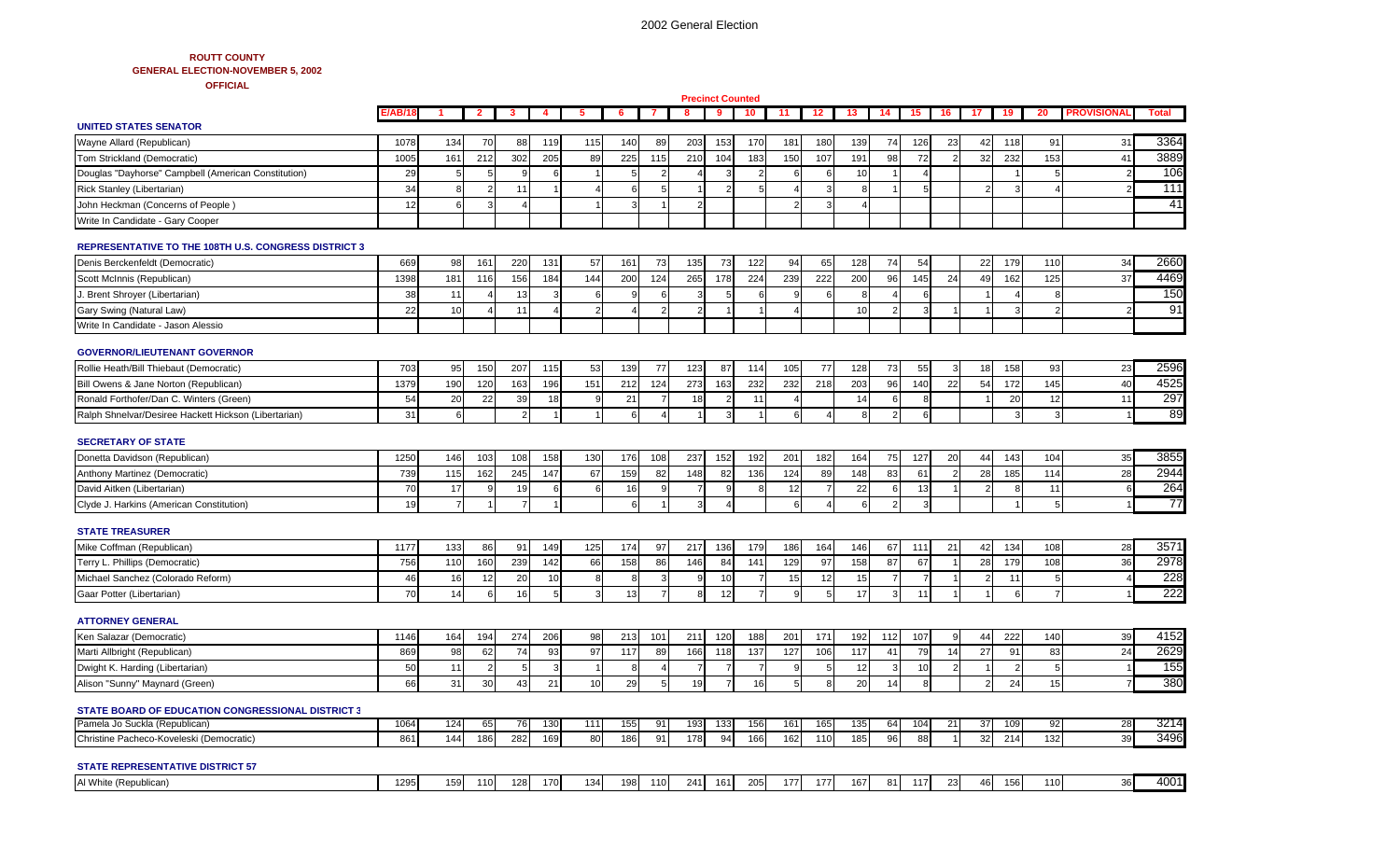| Terry D. Carwile (Democratic)                  | 751         | 126             | 161            | 249       | 147       | 66        | 158       | 82        | 153            | 84        | 131       | 156       | 109       | 163       | 87        | 82        |                    | 28       | 180       | 119       | 32                 | 3065                 |
|------------------------------------------------|-------------|-----------------|----------------|-----------|-----------|-----------|-----------|-----------|----------------|-----------|-----------|-----------|-----------|-----------|-----------|-----------|--------------------|----------|-----------|-----------|--------------------|----------------------|
| Zane Newitt (American Constitution)            | 15          |                 | $\overline{2}$ |           |           |           | Δ         | 2         |                |           |           |           | 3         | 6         |           |           |                    |          |           | 2         |                    | 49                   |
| Michael J. Plylar (Libertarian)                | 43          | 10 <sup>1</sup> | 6              | 12        | 4         |           | я         | 6         | $\overline{4}$ | 6         | 7         | 6         |           | 9         | 2         | 8         |                    | 2        |           | 6         | $\mathcal{P}$      | 155                  |
| <b>Precinct Counted</b>                        | :/AB/1      |                 | $\mathbf{2}$   | -3        | 4         | 5         | 6         |           | 8              | -9        | 10        | 11        | 12        | 13        | 14        | 15        | 16                 | -17      | 19        | 20        | <b>PROVISIONAI</b> | <b>Total</b>         |
| <b>COUNTY COMMISSIONER DISTRICT 3</b>          |             |                 |                |           |           |           |           |           |                |           |           |           |           |           |           |           |                    |          |           |           |                    |                      |
| Dan Ellison (Republican)                       | 1672        | 232             | 200            | 265       | 236       | 171       | 287       | 161       | 326            | 207       | 258       | 261       | 240       | 258       | 132       | 168       | 22                 | 56       | 248       | 176       | 58                 | 5634                 |
| <b>COUNTY CLERK &amp; RECORDER</b>             |             |                 |                |           |           |           |           |           |                |           |           |           |           |           |           |           |                    |          |           |           |                    |                      |
| Kay Weinland (Republican)                      | 1762        | 248             | 201            | 287       | 250       | 176       | 296       | 167       | 340            | 217       | 279       | 279       | 251       | 274       | 143       | 171       | 22                 | 58       | 257       | 191       | 60                 | 5929                 |
| <b>COUNTY TREASURER</b>                        |             |                 |                |           |           |           |           |           |                |           |           |           |           |           |           |           |                    |          |           |           |                    |                      |
| Jeanne Whiddon (Republican)                    | 1730        | 239             | 202            | 273       | 243       | 172       | 291       | 166       | 339            | 213       | 268       | 273       | 245       | 263       | 137       | 170       | 23                 | 56       | 254       | 180       | 57                 | 5794                 |
| <b>COUNTY ASSESSOR</b>                         |             |                 |                |           |           |           |           |           |                |           |           |           |           |           |           |           |                    |          |           |           |                    |                      |
| Amy J. Williams (Republican)                   | 1656        | 226             | 181            | 265       | 241       | 166       | 282       | 159       | 325            | 203       | 258       | 270       | 249       | 261       | 136       | 170       | 22                 | 56       | 246       | 168       | 56                 | 5596                 |
| <b>COUNTY SHERIFF</b>                          |             |                 |                |           |           |           |           |           |                |           |           |           |           |           |           |           |                    |          |           |           |                    |                      |
| John Warner (Republican)                       | 1693        | 236             | 192            | 261       | 242       | 178       | 280       | 163       | 327            | 214       | 276       | 262       | 238       | 266       | 142       | 177       | 21                 | 52       | 251       | 181       | 59                 | 5711                 |
| <b>COUNTY SURVEYOR</b>                         |             |                 |                |           |           |           |           |           |                |           |           |           |           |           |           |           |                    |          |           |           |                    |                      |
| Ridgeway "Skidge" Moon (Unaffiliated)          | 1641        | 232             | 194            | 279       | 241       | 166       | 282       | 154       | 312            | 197       | 269       | 260       | 220       | 262       | 138       | 155       | 19                 | 56       | 255       | 178       | 58                 | 5568                 |
| <b>COUNTY CORONER</b>                          |             |                 |                |           |           |           |           |           |                |           |           |           |           |           |           |           |                    |          |           |           |                    |                      |
| Douglas S. Allen (Republican)                  | 1725        | 242             | 201            | 285       | 249       | 178       | 288       | 169       | 330            | 213       | 276       | 275       | 246       | 264       | 146       | 173       | 22                 | 57       | 256       | 187       | 60                 | 5842                 |
|                                                |             |                 |                |           |           |           |           |           |                |           |           |           |           |           |           |           |                    |          |           |           |                    |                      |
| <b>Precinct Counted</b>                        | E/AB/1      |                 | $\mathbf{2}$   | 3         | 4         | 5         | 6         | 7         | 8              | 9         | 10        | 11        | $12 \,$   | 13        | 14        | 15        | 16                 | 17       | 19        | 20        | <b>PROVISIONAL</b> | <b>Total</b>         |
| JUSTICE OF THE COLORADO SUPREME COURT          |             |                 |                |           |           |           |           |           |                |           |           |           |           |           |           |           |                    |          |           |           |                    |                      |
| Justice Nathan B. Coats                        |             |                 |                |           |           |           |           |           |                |           |           |           |           |           |           |           |                    |          |           |           |                    |                      |
| Yes                                            | 1401        | 177             | 171            | 226       | 163       | 123       | 226       | 110       | 228            | 151       | 220       | 216       | 163       | 201       | 98        | 110       | 12                 | 44       | 243       | 151       | 46                 | 4480                 |
| <b>No</b>                                      | 332         | 43              | 37             | 69        | 37        | 19        | 52        | 21        | 72             | 48        | 57        | 92        | 72        | 86        | 32        | 53        | 9                  | 17       | 48        | 32        | 10                 | 1238                 |
| <b>COURT OF APPEALS</b>                        |             |                 |                |           |           |           |           |           |                |           |           |           |           |           |           |           |                    |          |           |           |                    |                      |
| Judge John Daniel Dailey                       |             |                 | 178            |           |           |           |           | 119       |                | 148       | 222       |           |           |           |           |           | 11                 | 46       |           |           | 45                 |                      |
| Yes<br>No                                      | 1385<br>330 | 183<br>47       | 27             | 228<br>62 | 199<br>41 | 128<br>19 | 211<br>58 | 19        | 231<br>76      | 50        | 51        | 219<br>87 | 163<br>69 | 203<br>82 | 98<br>34  | 110<br>52 | q                  | 16       | 244<br>45 | 136<br>43 | 13                 | 4507<br>1230         |
| <b>COURT OF APPEALS</b>                        |             |                 |                |           |           |           |           |           |                |           |           |           |           |           |           |           |                    |          |           |           |                    |                      |
| Judge Henry E. Nieto                           |             |                 |                |           |           |           |           |           |                |           |           |           |           |           |           |           |                    |          |           |           |                    |                      |
| Yes                                            | 1293        | 171             | 173            | 216       | 200       | 129       | 206       | 113       | 218            | 142       | 218       | 210       | 153       | 196       | 92        | 101       | 12                 | 43       | 237       | 133       | 44                 | 4300                 |
| No                                             | 393         | 57              | 33             | 71        | 43        | 17        | 58        | 25        | 80             | 55        | 56        | 90        | 77        | 87        | 35        | 56        | 9                  | 19       | 49        | 45        | 13                 | 1368                 |
| <b>DISTRICT JUDGE - 14TH JUDICIAL DISTRICT</b> |             |                 |                |           |           |           |           |           |                |           |           |           |           |           |           |           |                    |          |           |           |                    |                      |
| Judge Joel S. Thompson                         |             |                 |                |           |           |           |           |           |                |           |           |           |           |           |           |           |                    |          |           |           |                    |                      |
| Yes                                            | 797         | 135             | 121            | 142       | 130       | 79        | 145       | 79        | 147            | 96        | 149       | 139       | 100       | 142       | 67        | 78        | 14                 | 25       | 133       | 101       | 30                 | 2849                 |
| No                                             | 1116        | 145             | 121            | 202       | 155       | 94        | 150       | 81        | 207            | 119       | 156       | 175       | 156       | 165       | 74        | 93        | 11                 | 41       | 179       | 104       | 32                 |                      |
| <b>COUNTY JUDGE, ROUTT</b>                     |             |                 |                |           |           |           |           |           |                |           |           |           |           |           |           |           |                    |          |           |           |                    |                      |
| Judge James H. Garrecht                        |             |                 |                |           |           |           |           |           |                |           |           |           |           |           |           |           |                    |          |           |           |                    |                      |
| Yes<br>No                                      | 1655<br>293 | 252<br>36       | 203<br>51      | 289<br>63 | 240<br>46 | 153<br>27 | 254<br>56 | 136<br>28 | 304<br>53      | 170<br>46 | 267<br>48 | 252<br>72 | 190<br>72 | 238<br>74 | 112<br>38 | 126<br>50 | 16<br>$\mathbf{g}$ | 48<br>19 | 263<br>57 | 173<br>44 | 52<br>12           | 3576<br>5393<br>1193 |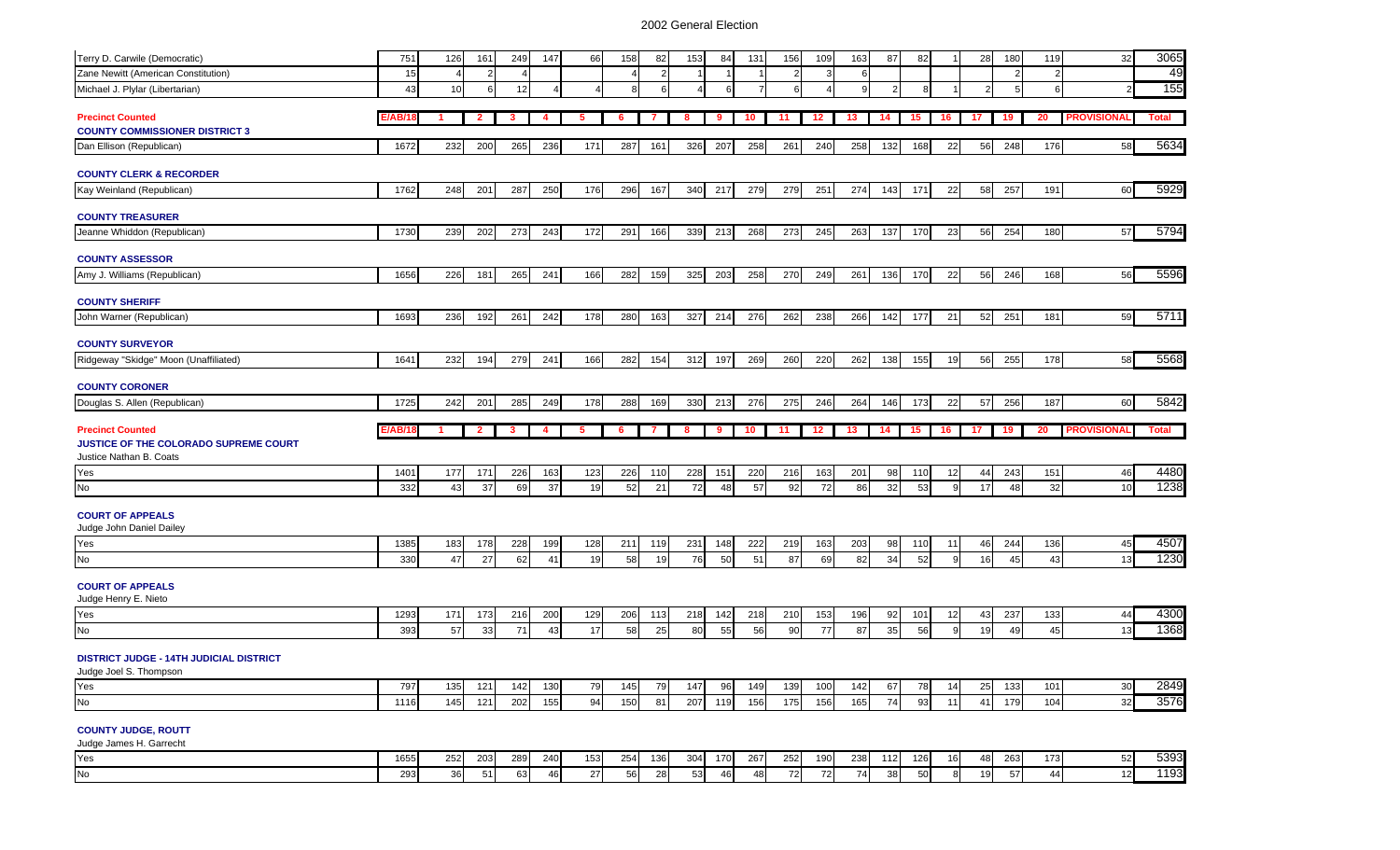| <b>Precinct Counted</b>                        | <b>E/AB/18</b> | $\overline{1}$ | $\overline{\mathbf{2}}$ | $\mathbf{3}$   | $\overline{4}$ | 5               | 6   | $\mathbf{7}$                      | 8   | 9   | 10  | 11    | 12                             | 13  | 14  | 15 <b>I</b> | 16 17          |          | 19  | 20    | <b>PROVISIONAL</b>    | <b>Total</b> |
|------------------------------------------------|----------------|----------------|-------------------------|----------------|----------------|-----------------|-----|-----------------------------------|-----|-----|-----|-------|--------------------------------|-----|-----|-------------|----------------|----------|-----|-------|-----------------------|--------------|
| <b>AMENDMENT 27</b>                            |                |                |                         |                |                |                 |     |                                   |     |     |     |       |                                |     |     |             |                |          |     |       |                       |              |
| Yes                                            | 1424           | 228            | 220                     | 316            | 250            | 156             | 278 | 139                               | 267 | 151 | 254 | 195   | 153                            | 235 | 117 | $112$       | 6              | 57       | 269 | 182   | 55                    | 5064         |
| No                                             | 656            | 77             | 67                      | 76             | 63             | 41              | 78  | 41                                | 116 | 79  | 86  | 138   | 118                            | 89  | 52  | 82          | 19             | 14       | 70  | 49    | 11                    | 2022         |
|                                                |                |                |                         |                |                |                 |     |                                   |     |     |     |       |                                |     |     |             |                |          |     |       |                       |              |
| <b>AMENDMENT 28</b>                            |                |                |                         |                |                |                 |     |                                   |     |     |     |       |                                |     |     |             |                |          |     |       |                       |              |
| Yes                                            | 701            | 115            | 115                     | 134            | 128            | 92              | 136 | 69                                | 146 | 79  | 113 | 122   | 96                             | 118 | 71  | 61          | 6              | 32       | 152 | 82    | 33                    | 2601         |
| No                                             | 1317           | 172            | 151                     | 234            | 168            | 99              | 199 | 100                               | 228 | 150 | 208 | 204   | 174                            | 200 | 92  | 128         | 19             | 40       | 177 | 133   | 31                    | 4224         |
|                                                |                |                |                         |                |                |                 |     |                                   |     |     |     |       |                                |     |     |             |                |          |     |       |                       |              |
| <b>AMENDMENT 29</b>                            |                |                |                         |                |                |                 |     |                                   |     |     |     |       |                                |     |     |             |                |          |     |       |                       |              |
| Yes                                            | 735            | 118            | 121                     | 156            | 127            | 91              | 144 | 81                                | 133 | 79  | 135 | 125   | 92                             | 133 | 70  | 64          | 3              | 25       | 130 | 95    | 35                    | 2692         |
| No                                             | 1224           | 150            | 136                     | 189            | 154            | 88              | 185 | 79                                | 227 | 139 | 180 | 199   | 163                            | 182 | 86  | 125         | 21             | 41       | 180 | $114$ | 28                    | 3890         |
|                                                |                |                |                         |                |                |                 |     |                                   |     |     |     |       |                                |     |     |             |                |          |     |       |                       |              |
| <b>AMENDMENT 30</b>                            |                |                |                         |                |                |                 |     |                                   |     |     |     |       |                                |     |     |             |                |          |     |       |                       |              |
| Yes<br>No                                      | 676            | 121            | 130                     | 177            | 141            | 88              | 169 | 82                                | 147 | 85  | 125 | $121$ | 98                             | 127 | 65  | 70          | $\overline{2}$ | 25       | 152 | 107   | 42                    | 2750         |
|                                                | 1407           | 180            | 145                     | 205            | 167            | 106             | 183 | 98                                | 241 | 153 | 216 | 210   | 173                            | 196 | 101 | 123         | 22             | 47       | 184 | 113   | 27                    | 4297         |
|                                                |                |                |                         |                |                |                 |     |                                   |     |     |     |       |                                |     |     |             |                |          |     |       |                       |              |
| <b>AMENDMENT 31</b>                            |                |                |                         |                |                |                 |     |                                   |     |     |     |       |                                |     |     |             |                |          |     |       |                       |              |
| Yes                                            | 1012           | 146            | 104                     | 143            | 133            | 114             | 160 | 99                                | 169 | 129 | 145 | 135   | 115                            | 144 | 59  | 78          | 11             | 35       | 138 | 96    | 32                    | 3197         |
| <b>No</b>                                      | 1110           | 159            | 181                     | 253            | 189            | 87              | 206 | 109                               | 240 | 122 | 199 | 209   | 176                            | 191 | 113 | 130         | 15             | 38       | 208 | 138   | 39                    | 4112         |
|                                                |                |                |                         |                |                |                 |     |                                   |     |     |     |       |                                |     |     |             |                |          |     |       |                       |              |
| <b>Precinct Counted</b>                        | <b>E/AB/18</b> | $\mathbf{1}$   | $\overline{2}$          | 3              | $\overline{4}$ | 5               | 6   | 7                                 | 8   | 9   | 10  | 11    | 12                             | 13  | 14  | 15          | 16             | 17       | 19  | 20    | <b>PROVISIONAL</b>    | <b>Total</b> |
| <b>REFERENDUM A</b>                            |                |                |                         |                |                |                 |     |                                   |     |     |     |       |                                |     |     |             |                |          |     |       |                       |              |
| Yes                                            | 719            | 97             | 99                      | 119            | 97             | 65              | 111 | 64                                | 119 | 84  | 99  | 112   | 94                             | 98  | 57  | 65          | $\overline{7}$ | 13       | 115 | 62    | 10                    | 2306         |
| No                                             | 1362           | 200            | 177                     | 270            | 209            | 129             | 242 | 131                               | 276 | 171 | 228 | 228   | 186                            | 235 | 115 | 131         | 19             | 59       | 221 | 161   | 58                    | 4808         |
|                                                |                |                |                         |                |                |                 |     |                                   |     |     |     |       |                                |     |     |             |                |          |     |       |                       |              |
| <b>REFERENDUM B</b>                            |                |                |                         |                |                |                 |     |                                   |     |     |     |       |                                |     |     |             |                |          |     |       |                       |              |
| Yes                                            | 921            | 121            | 126                     | 169            | 144            | 98              | 152 | 98                                | 170 | 104 | 155 | 105   | 94                             | 125 | 59  | 72          | $8 \mid$       | 35       | 155 | 97    | 31                    | 3039         |
| No                                             | 1029           | 148            | 124                     | 187            | 148            | 81              | 177 | 86                                | 208 | 130 | 164 | 209   | 168                            | 199 | 99  | 116         | 18             | 37       | 164 | 115   | 32                    | 3639         |
|                                                |                |                |                         |                |                |                 |     |                                   |     |     |     |       |                                |     |     |             |                |          |     |       |                       |              |
| <b>REFERENDUM C</b>                            |                |                |                         |                |                |                 |     |                                   |     |     |     |       |                                |     |     |             |                |          |     |       |                       |              |
| Yes                                            | 1431           | 207            | 216                     | 282            | 245            | 150             | 250 | 149                               | 284 | 166 | 233 | 184   | 176                            | 208 | 115 | 106         | 12             | 46       | 257 | 172   | 55                    | 4944         |
| No                                             | 567            | 71             | 50                      | 81             | 54             | $\overline{37}$ | 84  | 41                                | 100 | 76  | 85  | 141   | 99                             | 116 | 53  | 72          | 13             | 25       | 60  | 47    | 11                    | 1883         |
| <b>REFERENDUM D</b>                            |                |                |                         |                |                |                 |     |                                   |     |     |     |       |                                |     |     |             |                |          |     |       |                       |              |
| Yes                                            |                |                |                         |                |                |                 |     |                                   |     |     |     |       |                                |     |     |             |                |          |     |       | 50                    | 5079         |
| <b>No</b>                                      | 1554           | 203            | 206                     | 286            | 252            | 153<br>32       | 264 | 151                               | 289 | 166 | 244 | 166   | 160                            | 210 | 114 | 111         | 13             | 43<br>27 | 273 | 171   |                       |              |
|                                                | 438            | 79             | 45                      | 65             | 43             |                 | 67  | 34                                | 87  | 67  | 71  | 148   | 105                            | 107 | 50  | 73          | 13             |          | 44  | 33    | 14                    | 1642         |
| <b>REFERENDUM E</b>                            |                |                |                         |                |                |                 |     |                                   |     |     |     |       |                                |     |     |             |                |          |     |       |                       |              |
| Yes                                            | 344            | 63             | 71                      | 102            | 67             | 32              | 71  | 41                                | 58  | 39  | 62  | 47    | 25                             | 65  | 29  | 26          |                | 11       | 77  | 55    | 21                    | 1306         |
| <b>No</b>                                      | 1784           | 237            | 204                     | 288            | 256            | 167             | 288 | 163                               | 345 | 211 | 278 | 292   | 269                            | 279 | 142 | 175         | 26             | 64       | 264 | 175   | 47                    | 5954         |
|                                                |                |                |                         |                |                |                 |     |                                   |     |     |     |       |                                |     |     |             |                |          |     |       |                       |              |
| <b>Precinct Counted</b>                        | <b>E/AB/18</b> | $\blacksquare$ | 2 <sub>1</sub>          | 3 <sub>1</sub> | 4 <sub>1</sub> | 5<br><b>II</b>  |     | $6$ $\overline{7}$ $\overline{1}$ |     |     |     |       | 8 9 10 11 12 13 14 15 16 17 19 |     |     |             |                |          |     |       | <b>20 PROVISIONAL</b> | <b>Total</b> |
| <b>ROUTT COUNTY REFERENDUM 1A</b>              |                |                |                         |                |                |                 |     |                                   |     |     |     |       |                                |     |     |             |                |          |     |       |                       |              |
| Yes                                            | 994            | 126            | 123                     | 165            | 147            | 86              | 138 | 101                               | 162 | 114 | 154 | 123   | 97                             | 103 | 66  | 68          |                | 36       | 144 | 77    | 22                    | 3050         |
| No                                             | 1148           | 186            | 163                     | 243            | 183            | 122             | 233 | 107                               | 253 | 143 | 201 | 226   | 201                            | 243 | 112 | 138         | 22             | 41       | 206 | 166   | 50                    | 4387         |
|                                                |                |                |                         |                |                |                 |     |                                   |     |     |     |       |                                |     |     |             |                |          |     |       |                       |              |
| <b>CITY OF STEAMBOAT SPRINGS REFERENDUM 2A</b> |                |                |                         |                |                |                 |     |                                   |     |     |     |       |                                |     |     |             |                |          |     |       |                       |              |
| Yes                                            | 434            | 147            | 139                     | 194            | 170            | 105             | 202 |                                   |     |     |     |       |                                |     |     |             |                |          | 171 | 116   | 21                    | 1699         |
| No                                             | 675            | 161            | 149                     | 215            | 160            | 102             | 171 |                                   |     |     |     |       |                                |     |     |             |                |          | 177 | 121   | 10                    | 1941         |
|                                                |                |                |                         |                |                |                 |     |                                   |     |     |     |       |                                |     |     |             |                |          |     |       |                       |              |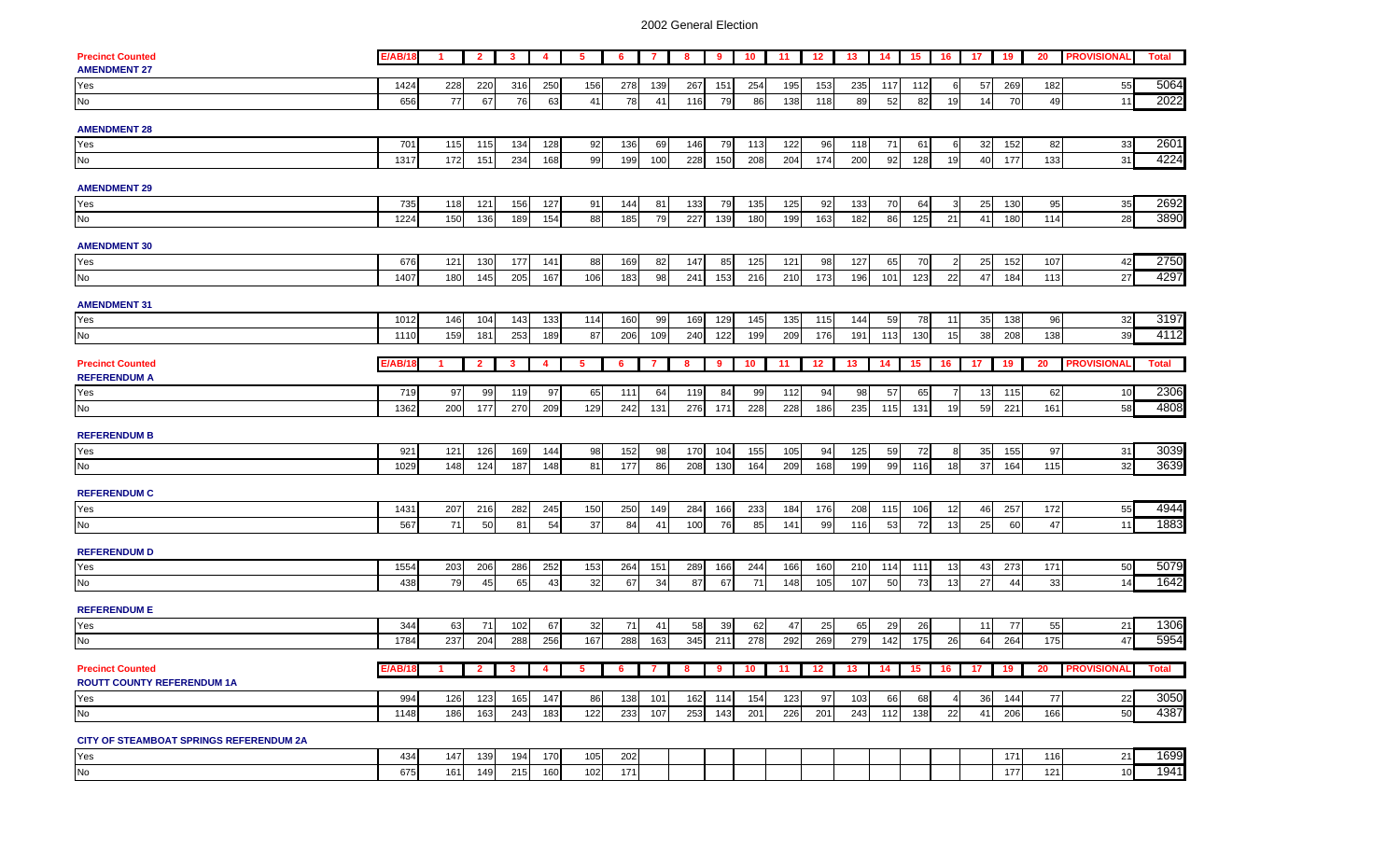# **CITY OF STEAMBOAT SPRINGS REFERENDUM 2B**

| <u><b>Sitt Strategiers</b></u> of this Strategiers and the Strategiers and |                |                |                |                         |                    |                |              |                |                                  |                |                |                |                 |                      |                |                |                |            |                |                |                    |                |
|----------------------------------------------------------------------------|----------------|----------------|----------------|-------------------------|--------------------|----------------|--------------|----------------|----------------------------------|----------------|----------------|----------------|-----------------|----------------------|----------------|----------------|----------------|------------|----------------|----------------|--------------------|----------------|
| Yes<br>No                                                                  | 565            | 154            | 159            | 230                     | 201                | 116            | 182          |                |                                  |                |                |                |                 |                      |                |                |                |            | 214            | 108            | 19                 | 1948           |
|                                                                            | 507            | 142            | 115            | 158                     | 123                | 87             | 173          |                |                                  |                |                |                |                 |                      |                |                |                |            | 130            | 126            | 10                 | 1571           |
| CITY OF STEAMBOAT SPRINGS REFERENDUM 2C                                    |                |                |                |                         |                    |                |              |                |                                  |                |                |                |                 |                      |                |                |                |            |                |                |                    |                |
| Yes<br>No                                                                  | 504            | 110            | 117            | 145                     | 165                | 103            | 131          |                |                                  |                |                |                |                 |                      |                |                |                |            | 144            | 82             | 12                 | 1513           |
|                                                                            | 578            | 192            | 159            | 238                     | 160                | 98             | 227          |                |                                  |                |                |                |                 |                      |                |                |                |            | 196            | 159            | 16                 | 2023           |
| TOWN OF OAK CREEK REFERENDUM 2D                                            |                |                |                |                         |                    |                |              |                |                                  |                |                |                |                 |                      |                |                |                |            |                |                |                    |                |
| Yes<br>No                                                                  | 5              |                |                |                         |                    |                |              |                |                                  |                |                |                |                 | 41                   |                |                |                |            |                |                |                    | 47             |
|                                                                            | 31             |                |                |                         |                    |                |              |                |                                  |                |                |                |                 | 186                  |                |                |                |            |                |                |                    | 218            |
| HAYDEN SCHOOL DISTRICT RE-1 REFERENDUM 3A                                  |                |                |                |                         |                    |                |              |                |                                  |                |                |                |                 |                      |                |                |                |            |                |                |                    |                |
| Yes<br>No                                                                  | 65             |                |                |                         |                    |                |              |                |                                  |                |                | 203            | 177             |                      |                |                |                | 46         |                |                | 3                  | 494<br>387     |
|                                                                            | 77             |                |                |                         |                    |                |              |                |                                  |                |                | 151            | 124             |                      |                |                |                | 31         |                |                | $\overline{4}$     |                |
| <b>COLORADO RIVER WATER CONSERVATION DISTRICT 4A</b>                       |                |                |                |                         |                    |                |              |                |                                  |                |                |                |                 |                      |                |                |                |            |                |                |                    |                |
| Yes<br>No                                                                  | 821            | 113            | 116            | 161                     | 156                | 101            | 160          | 88             | 144                              | 80             | 147            | 112            | 93              | 90                   | 68             | 61             | 6              | 23         | 145            | 109            | 28                 | 2822           |
|                                                                            | 1240           | 179            | 153            | 222                     | 161                | 97             | 189          | 103            | 261                              | 168            | 195            | 217            | 182             | 253                  | 103            | 141            | 20             | 49         | 191            | 126            | 39                 | 4289           |
| YAMPA FIRE PROTECTION DISTRICT 5A                                          |                |                |                |                         |                    |                |              |                |                                  |                |                |                |                 |                      |                |                |                |            |                |                |                    |                |
| Yes<br>No                                                                  | 64             |                |                |                         |                    |                |              |                |                                  |                |                |                |                 |                      | 60             | 169            | 15             |            |                |                | 8                  | 316            |
|                                                                            | 21             |                |                |                         |                    |                |              |                |                                  |                |                |                |                 |                      | 19             | 34             | 9              |            |                |                | $\overline{2}$     | 85             |
| <b>Property Owner Ballots</b><br>Yes                                       |                |                |                |                         |                    |                |              |                |                                  |                |                |                |                 |                      |                |                |                |            |                |                |                    |                |
| No                                                                         | 11             |                |                |                         |                    |                |              |                |                                  |                |                |                |                 |                      |                |                |                |            |                |                |                    | 11             |
| <b>Precinct counted</b>                                                    | <b>E/AB/18</b> | 1              | $\overline{2}$ | 3                       | 4                  | 5              | 6            | $\mathbf{7}$   | 8                                | 9              | 10             | 11             | 12              | 13                   | 14             | 15             | 16             | 17         | 19             | 20             | <b>PROVISIONAL</b> | <b>Total</b>   |
| BALLOTS: * does not include property owner totals                          | 2201           | 316            | 299            | 424                     | 340                | 216            | 386          | 214            | 422                              | 265            | 363            | 355            | 305             | 361                  | 182            | 211            | 26             | 77         | 356            | 256            | 77                 | 7652           |
|                                                                            |                |                |                |                         |                    |                |              |                |                                  |                |                |                |                 |                      |                |                |                |            |                |                |                    |                |
|                                                                            |                |                |                |                         |                    |                |              |                |                                  |                |                |                |                 |                      |                |                |                |            |                |                |                    |                |
| Voter Registration by Precinct through 10/14/2002                          | 18             |                | $\overline{2}$ | $\overline{\mathbf{3}}$ | 4                  | 5              | 6            | $\overline{7}$ | 8                                | $\overline{9}$ | 10             | 11             | 12 <sub>2</sub> | 13                   | 14             | 15             | 16             | 17         | -19            | 20             | <b>PROVISIONAL</b> | <b>Total</b>   |
| Unaffiliated                                                               | $\overline{7}$ | 578            | 380            | 609                     | 467                | 412            | 755          | 274            | 424                              | 247            | 497            | 306            | 290             | 417                  | 289            | 162            | 27             | 72         | 412            | 560            |                    | 7185           |
| Republican                                                                 | 10             | 333            | 271            | 270                     | 350                | 398            | 458          | 235            | 466                              | 310            | 423            | 321            | 305             | 310                  | 156            | 195            | 39             | 70         | 272            | 273            |                    | 5465           |
| Democrat                                                                   | 3              | 285            | 237            | 376                     | 258                | 191            | 368          | 165            | 283                              | 173            | 254            | 253            | 193             | 296                  | 173            | 125            | 20             | 54         | 249            | 254            |                    | 4210           |
| <b>Concerns of People</b>                                                  |                |                |                |                         |                    |                |              |                |                                  |                |                |                |                 | $\overline{1}$       |                |                |                |            |                |                |                    | $\overline{1}$ |
| Green                                                                      |                | 9              | 2              | $\overline{7}$          | $\overline{1}$     | 2              | 5            |                | 3                                |                |                | $\overline{1}$ |                 | 3                    |                | $\mathbf{1}$   |                |            | 2              | -5             |                    | 44             |
| Libertarian                                                                |                | $\overline{2}$ | $\overline{1}$ | 3                       | $\overline{2}$     | $\overline{2}$ |              | 3              | 4                                | $\overline{1}$ | $\overline{2}$ | 1              | $\mathbf{1}$    | $\overline{7}$       |                |                | $\overline{2}$ |            |                | 6              |                    | 37             |
| <b>Natural Law</b>                                                         |                |                |                |                         |                    |                |              |                |                                  |                |                | -1             |                 |                      |                |                |                |            |                |                |                    | $\overline{2}$ |
| Prohibition                                                                |                | $\overline{1}$ |                | $\overline{2}$          | $\mathbf{3}$       | $\overline{2}$ | $\mathbf{1}$ | $\overline{1}$ | $\overline{2}$                   |                | $\overline{4}$ | $\overline{1}$ | $\overline{2}$  | $\mathbf{1}$         | $\overline{2}$ | $\overline{2}$ |                |            | $\overline{1}$ | $\overline{4}$ |                    | 29             |
| Reform                                                                     |                |                |                |                         | $\mathbf{1}$       | $\overline{c}$ |              |                |                                  |                |                |                |                 |                      |                |                |                |            |                |                |                    | $\,$ 5 $\,$    |
| <b>TOTAL</b>                                                               | 20             |                |                |                         | 1209 891 1267 1082 |                |              |                | 1009  1587  680  1182  732  1181 |                |                |                |                 | 884 791 1035 620 485 |                |                |                | 88 196 937 |                | 1102           |                    | 16978          |